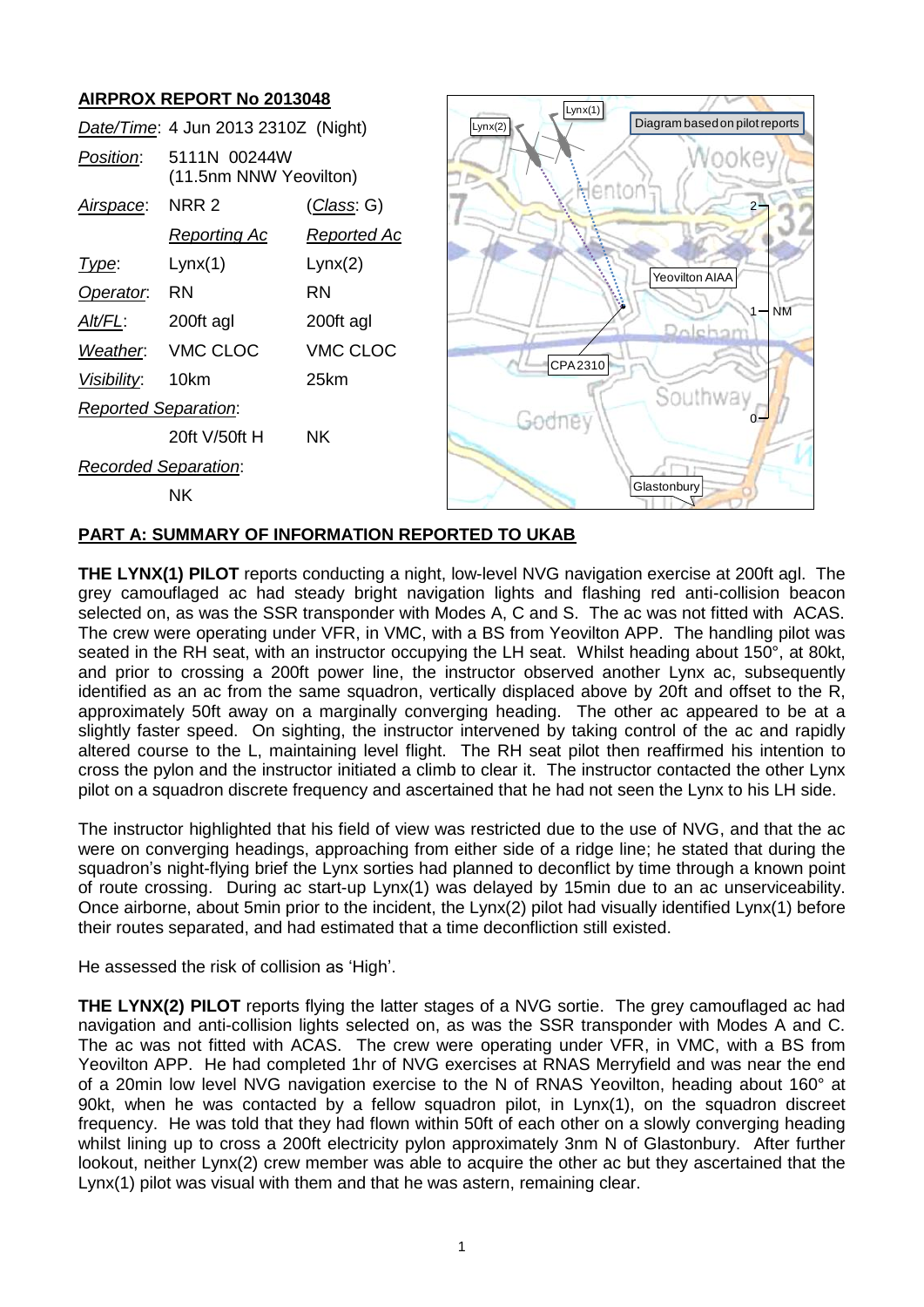He stated that, as the authoriser of both sorties, he was aware of the route Lynx(1) would be flying, and had discussed planned deconfliction at the night flying brief with the Lynx(1) pilot, who was due to launch 15min before him. Lynx(1) experienced a technical problem during start-up, resulting in a request for a delay to T/O time over the squadron discreet frequency, which he granted, noting that Lynx(1) would now be in the same vicinity as him by the end of the sortie, and that he needed to 'keep a sharp lookout for them'. He became visual with Lynx(1) about 10min before the incident, passing him to the N of their route, which was a longer route than his. He noted again that Lynx(1) would not be far behind him as their tracks merged, and again spoke [in cockpit] about keeping a 'close lookout for them'. He did not see them for the remainder of the sortie.

**THE YEOVILTON APP CONTROLLER** reports that Lynx(1) departed Merryfield to the N to conduct a low level navigation sortie under a BS. Lynx(2) departed Merryfield approximately 20min later on a low-level navigation sortie, also under a BS. Shortly after departing Merryfield each ac disappeared from radar coverage and reappeared on an intermittent basis. On completion of their sorties, both ac returned to Yeovilton for visual recoveries. Neither pilot reported an incident on frequency at any time during the sortie. At the reported time of the incident, an ATS was being provided on 2 separate frequencies. He noted that there is no Supervisor present during night flying.

**THE RN INVESTIGATION** summary reports that this was a very serious incident that could potentially have ended with fatalities. The overriding contributory factor was deemed to be the complexity of low-level NVG operations and the associated restricted field of view. More could be done to mitigate risk of collision in this environment and ensure operation to Tolerable and ALARP principles. The following points were worthy of note:

Deconfliction: The implementation of CADS at Yeovilton has already gone some way to addressing the issue of deconfliction in time and space although, in this specific case, it would have made no difference to the outcome of the incident. Both ac Commanders believed that they had deconflicted sufficiently in the planning stages, and one had seen the other within 10 minutes of the incident; no CADS information could have provided this real-time update.

Although an associated Occurrence Review Group (ORG) agreed in spirit with the majority of the RN investigation recommendations, it was felt that, even had they been implemented, some would not have reduced the likelihood of this incident occurring. For example, even if Merryfield had been open 24 hours, had the landing lamp been on, had a brighter anti-collision light been fitted (notwithstanding additional anti-collision lights) nothing changes the fact that both Aircraft Commanders remained content with their deconfliction arrangements despite the subsequent delay in Lynx(1)'s departure. In a dynamic and ever-changing environment, deconfliction in the planning stages, whilst essential (and improved through use of CADS), will never be 100% effective when impacted by external factors, and will never replace the necessity for a thorough lookout. Better and more regular use of low-level common frequency is one method of improving situational awareness and assisting in directing lookout towards potential areas of confliction.

Equipment Improvements: The ORG agreed that the most effective way to improve lookout in the low-level NVG environment is to make system improvements. Wider field of view NVGs would naturally contribute to improved aircrew peripheral vision. Whilst this requires an equipment upgrade, such systems are available today and arguably would have enabled the crews, in this case, to have seen each other at a much earlier stage.

Collision Avoidance or Traffic Warning Systems are widely used on both civilian and military ac types, and are considered an effective tool in directing aircrew lookout to sources of potential danger. Whilst they may have limitations in the low level environment, it is likely that this Airprox would not have occurred had such a system been installed in the Lynx Mk8.

**RN Command** commented that this incident served as a salutary reminder of the need to retain an effective de-confliction plan and maintain a good lookout for other ac, especially at night and whilst using NVD. Both crews' lookout scans narrowed as they focussed on crossing the wires at approximately the same point. One of the QHIs sighted the other ac, albeit extremely late and only